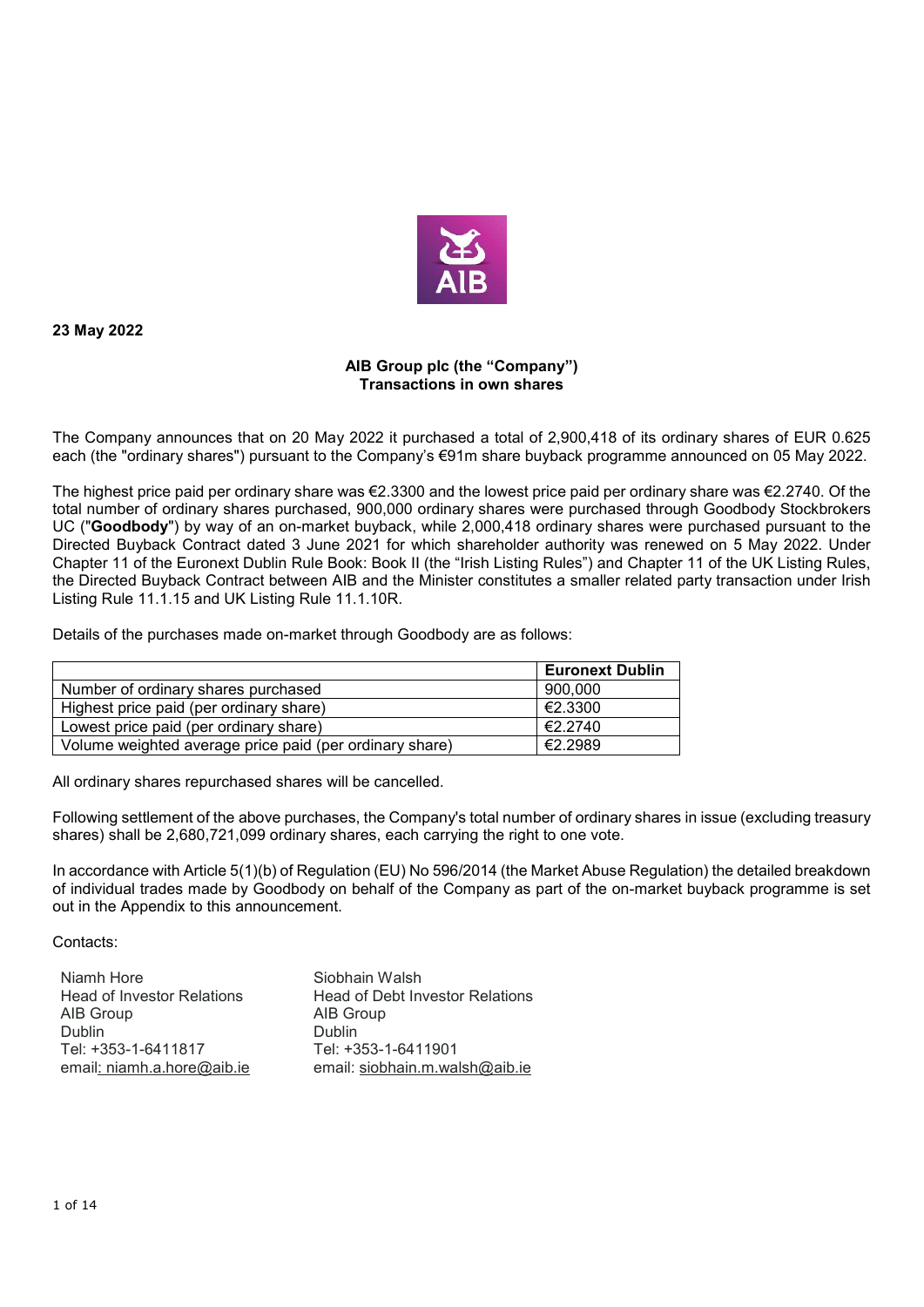## **Appendix**

## **Transaction Details**

| <b>Issuer Name</b>       | AIB Group plc            |
|--------------------------|--------------------------|
| LEI                      | 635400AKJBGNS5WNQL34     |
| <b>ISIN</b>              | IE00BF0L3536             |
| <b>Intermediary Name</b> | Goodbody Stockbrokers UC |
| <b>Intermediary Code</b> | GDBSIE21XXX              |
| <b>Timezone</b>          | <b>GMT</b>               |
| <b>Currency</b>          | <b>EUR</b>               |

## **Euronext Dublin**

| <b>Number of Shares</b> | <b>Price per Share (EUR)</b> | <b>Trading venue</b> | <b>Time</b> | of Transaction          |
|-------------------------|------------------------------|----------------------|-------------|-------------------------|
|                         |                              |                      | transaction | <b>Reference Number</b> |
| 3,083                   | 2.2800                       | <b>XDUB</b>          | 08:12:50    | 00026400903TRDU1        |
| 2,083                   | 2.2880                       | <b>XDUB</b>          | 08:16:46    | 00026400947TRDU1        |
| 2,083                   | 2.2880                       | <b>XDUB</b>          | 08:16:46    | 00026400948TRDU1        |
| 2,083                   | 2.2880                       | <b>XDUB</b>          | 08:16:49    | 00026400949TRDU1        |
| 543                     | 2.2880                       | <b>XDUB</b>          | 08:16:49    | 00026400951TRDU1        |
| 590                     | 2.2860                       | <b>XDUB</b>          | 08:16:49    | 00026400950TRDU1        |
| 2,894                   | 2.2880                       | <b>XDUB</b>          | 08:17:38    | 00026400960TRDU1        |
| 4,603                   | 2.2860                       | <b>XDUB</b>          | 08:17:38    | 00026400961TRDU1        |
| 4,603                   | 2.2860                       | <b>XDUB</b>          | 08:17:38    | 00026400962TRDU1        |
| 3,081                   | 2.2860                       | <b>XDUB</b>          | 08:17:38    | 00026400963TRDU1        |
| 25                      | 2.2860                       | <b>XDUB</b>          | 08:17:38    | 00026400964TRDU1        |
| 1,361                   | 2.2860                       | <b>XDUB</b>          | 08:17:39    | 00026400965TRDU1        |
| 1,856                   | 2.2860                       | <b>XDUB</b>          | 08:17:39    | 00026400966TRDU1        |
| 1,361                   | 2.2860                       | <b>XDUB</b>          | 08:17:39    | 00026400967TRDU1        |
| 3,217                   | 2.2860                       | <b>XDUB</b>          | 08:17:39    | 00026400968TRDU1        |
| 358                     | 2.2860                       | <b>XDUB</b>          | 08:17:39    | 00026400969TRDU1        |
| 1,361                   | 2.2860                       | <b>XDUB</b>          | 08:17:39    | 00026400970TRDU1        |
| 366                     | 2.2860                       | <b>XDUB</b>          | 08:17:39    | 00026400971TRDU1        |
| 2,518                   | 2.2860                       | <b>XDUB</b>          | 08:17:41    | 00026400972TRDU1        |
| 173                     | 2.2860                       | <b>XDUB</b>          | 08:17:41    | 00026400973TRDU1        |
| 1,510                   | 2.2860                       | <b>XDUB</b>          | 08:21:08    | 00026400986TRDU1        |
| 1,363                   | 2.2860                       | <b>XDUB</b>          | 08:21:08    | 00026400987TRDU1        |
| 2,821                   | 2.2760                       | <b>XDUB</b>          | 08:26:07    | 00026401041TRDU1        |
| 4,131                   | 2.2740                       | <b>XDUB</b>          | 08:26:13    | 00026401042TRDU1        |
| 3,947                   | 2.2740                       | <b>XDUB</b>          | 08:26:13    | 00026401043TRDU1        |
| 2,776                   | 2.2760                       | <b>XDUB</b>          | 08:30:55    | 00026401082TRDU1        |
| 3,019                   | 2.2760                       | <b>XDUB</b>          | 08:30:55    | 00026401083TRDU1        |
| 1,269                   | 2.2760                       | <b>XDUB</b>          | 08:30:55    | 00026401084TRDU1        |
| 200                     | 2.2880                       | <b>XDUB</b>          | 08:37:08    | 00026401174TRDU1        |
| 2,794                   | 2.2880                       | <b>XDUB</b>          | 08:37:08    | 00026401175TRDU1        |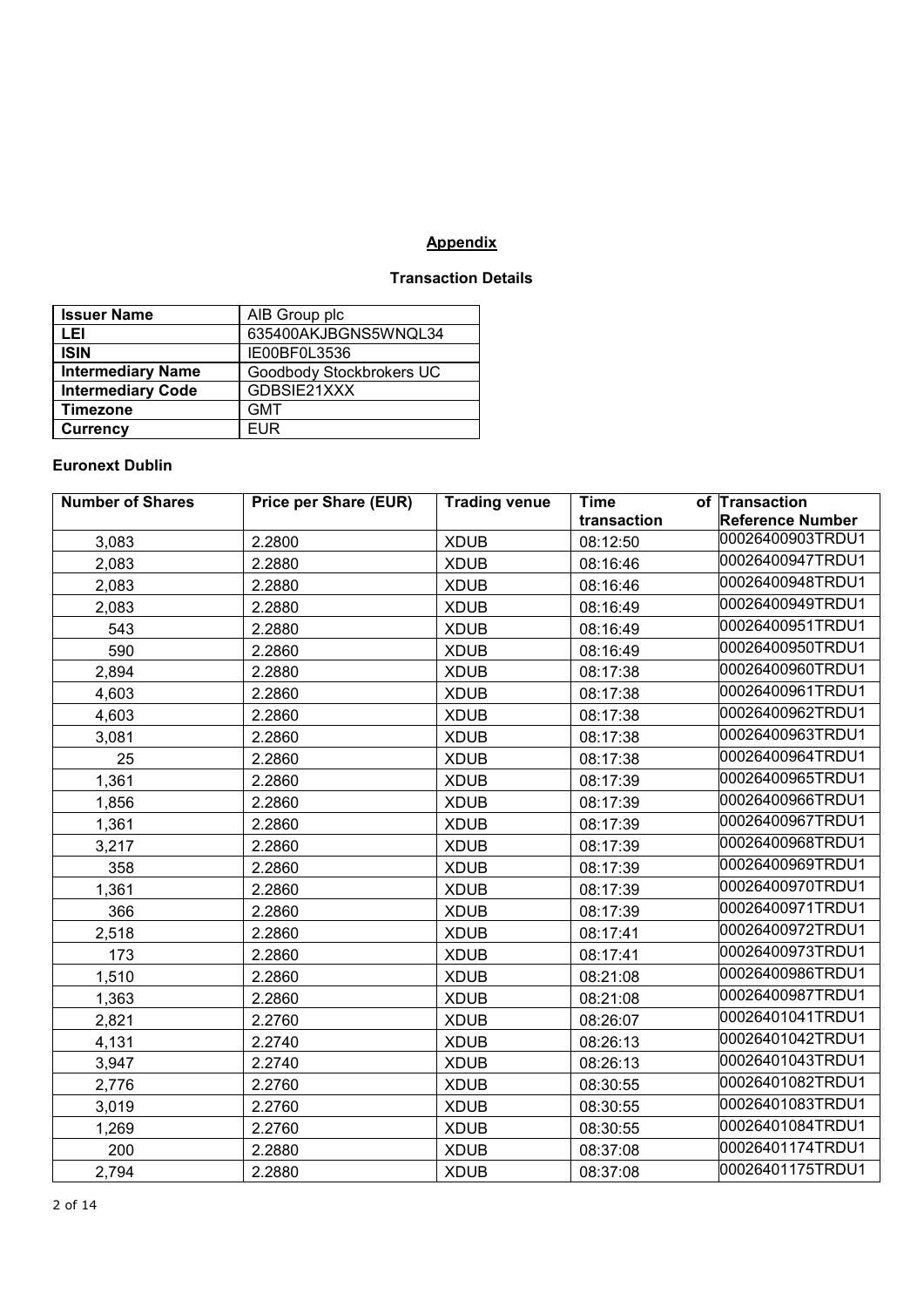| 2,994  | 2.2880 | <b>XDUB</b> | 08:37:34 | 00026401194TRDU1 |
|--------|--------|-------------|----------|------------------|
| 1,602  | 2.2880 | <b>XDUB</b> | 08:37:34 | 00026401195TRDU1 |
| 4,022  | 2.2860 | <b>XDUB</b> | 08:37:34 | 00026401193TRDU1 |
| 3,714  | 2.2860 | <b>XDUB</b> | 08:37:34 | 00026401196TRDU1 |
| 2,719  | 2.2900 | <b>XDUB</b> | 08:48:56 | 00026401324TRDU1 |
| 2,674  | 2.2900 | <b>XDUB</b> | 08:51:10 | 00026401359TRDU1 |
| 26     | 2.2940 | <b>XDUB</b> | 08:53:02 | 00026401418TRDU1 |
| 2,730  | 2.2940 | <b>XDUB</b> | 08:53:43 | 00026401430TRDU1 |
| 2,885  | 2.2940 | <b>XDUB</b> | 08:53:59 | 00026401434TRDU1 |
| 2,971  | 2.2940 | <b>XDUB</b> | 08:55:04 | 00026401467TRDU1 |
| 14,754 | 2.2920 | <b>XDUB</b> | 08:55:40 | 00026401488TRDU1 |
| 2,718  | 2.2900 | <b>XDUB</b> | 08:55:40 | 00026401489TRDU1 |
| 2,778  | 2.2880 | <b>XDUB</b> | 09:07:27 | 00026401704TRDU1 |
| 2,731  | 2.2920 | <b>XDUB</b> | 09:10:21 | 00026401793TRDU1 |
| 2,740  | 2.2920 | <b>XDUB</b> | 09:10:54 | 00026401800TRDU1 |
| 2,958  | 2.2940 | <b>XDUB</b> | 09:13:06 | 00026401843TRDU1 |
| 2,963  | 2.2940 | <b>XDUB</b> | 09:16:04 | 00026401871TRDU1 |
| 3,000  | 2.2940 | <b>XDUB</b> | 09:16:50 | 00026401876TRDU1 |
| 53     | 2.2940 | <b>XDUB</b> | 09:16:50 | 00026401877TRDU1 |
| 3,095  | 2.2900 | <b>XDUB</b> | 09:17:43 | 00026401884TRDU1 |
| 2,922  | 2.2900 | <b>XDUB</b> | 09:17:43 | 00026401885TRDU1 |
| 3,016  | 2.2900 | <b>XDUB</b> | 09:17:43 | 00026401886TRDU1 |
| 738    | 2.2880 | <b>XDUB</b> | 09:21:51 | 00026401968TRDU1 |
| 3,119  | 2.2920 | <b>XDUB</b> | 09:24:54 | 00026401981TRDU1 |
| 1,819  | 2.2920 | <b>XDUB</b> | 09:24:54 | 00026401986TRDU1 |
| 4,492  | 2.2920 | <b>XDUB</b> | 09:24:54 | 00026401987TRDU1 |
| 1      | 2.3060 | <b>XDUB</b> | 09:32:14 | 00026402066TRDU1 |
| 2,175  | 2.3060 | <b>XDUB</b> | 09:32:14 | 00026402067TRDU1 |
| 4,123  | 2.3060 | <b>XDUB</b> | 09:32:14 | 00026402068TRDU1 |
| 2,738  | 2.3080 | <b>XDUB</b> | 09:34:12 | 00026402082TRDU1 |
| 4,550  | 2.3120 | <b>XDUB</b> | 09:38:52 | 00026402118TRDU1 |
| 4,550  | 2.3120 | <b>XDUB</b> | 09:38:54 | 00026402123TRDU1 |
| 4,550  | 2.3120 | <b>XDUB</b> | 09:38:54 | 00026402124TRDU1 |
| 4,550  | 2.3120 | <b>XDUB</b> | 09:38:55 | 00026402125TRDU1 |
| 4,550  | 2.3120 | <b>XDUB</b> | 09:38:56 | 00026402126TRDU1 |
| 784    | 2.3120 | <b>XDUB</b> | 09:38:57 | 00026402127TRDU1 |
| 3,039  | 2.3240 | <b>XDUB</b> | 09:48:59 | 00026402380TRDU1 |
| 3,180  | 2.3240 | <b>XDUB</b> | 09:48:59 | 00026402381TRDU1 |
| 3,033  | 2.3220 | <b>XDUB</b> | 09:48:59 | 00026402382TRDU1 |
| 3,309  | 2.3220 | <b>XDUB</b> | 09:48:59 | 00026402383TRDU1 |
| 2,757  | 2.3200 | <b>XDUB</b> | 09:56:23 | 00026402578TRDU1 |
| 2,691  | 2.3200 | <b>XDUB</b> | 09:56:23 | 00026402579TRDU1 |
| 1,831  | 2.3180 | <b>XDUB</b> | 09:56:24 | 00026402580TRDU1 |
| 1,599  | 2.3180 | <b>XDUB</b> | 09:56:24 | 00026402581TRDU1 |
| 3,163  | 2.3280 | <b>XDUB</b> | 10:06:34 | 00026402815TRDU1 |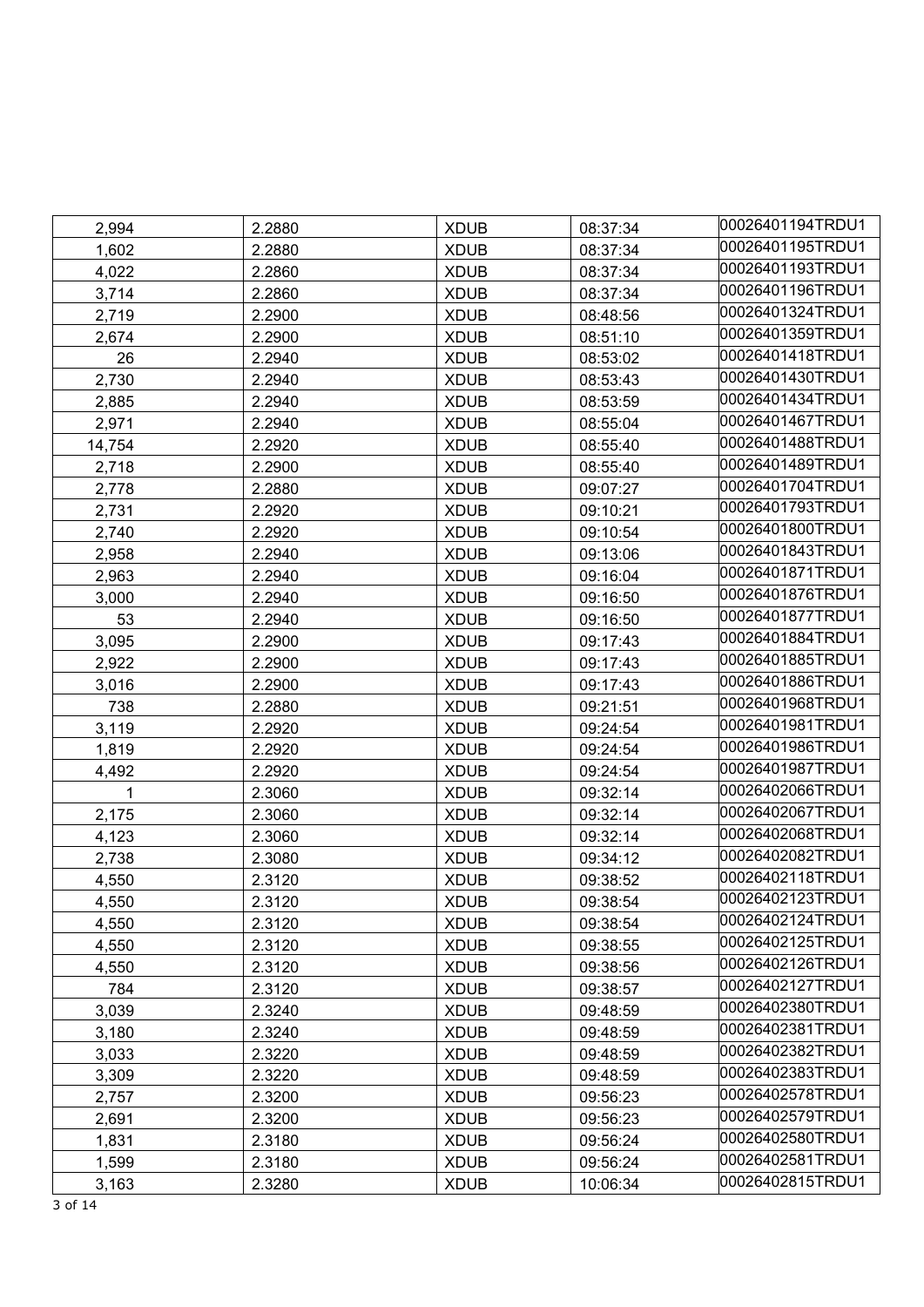| 691   | 2.3300 | <b>XDUB</b> | 10:08:37 | 00026402873TRDU1 |
|-------|--------|-------------|----------|------------------|
| 2,177 | 2.3300 | <b>XDUB</b> | 10:08:37 | 00026402874TRDU1 |
| 701   | 2.3300 | <b>XDUB</b> | 10:10:57 | 00026402934TRDU1 |
| 2,016 | 2.3300 | <b>XDUB</b> | 10:10:57 | 00026402935TRDU1 |
| 1,668 | 2.3300 | <b>XDUB</b> | 10:12:45 | 00026402953TRDU1 |
| 1,278 | 2.3300 | <b>XDUB</b> | 10:12:45 | 00026402954TRDU1 |
| 686   | 2.3280 | <b>XDUB</b> | 10:14:45 | 00026402973TRDU1 |
| 2,014 | 2.3280 | <b>XDUB</b> | 10:14:45 | 00026402974TRDU1 |
| 57    | 2.3240 | <b>XDUB</b> | 10:16:02 | 00026403001TRDU1 |
| 91    | 2.3240 | <b>XDUB</b> | 10:16:02 | 00026403002TRDU1 |
| 2,050 | 2.3240 | <b>XDUB</b> | 10:16:02 | 00026403003TRDU1 |
| 1,202 | 2.3240 | <b>XDUB</b> | 10:16:02 | 00026403004TRDU1 |
| 2,651 | 2.3240 | <b>XDUB</b> | 10:16:02 | 00026403005TRDU1 |
| 2,050 | 2.3240 | <b>XDUB</b> | 10:16:02 | 00026403006TRDU1 |
| 1,202 | 2.3240 | <b>XDUB</b> | 10:16:02 | 00026403007TRDU1 |
| 2,238 | 2.3240 | <b>XDUB</b> | 10:16:02 | 00026403008TRDU1 |
| 4,001 | 2.3240 | <b>XDUB</b> | 10:16:02 | 00026403009TRDU1 |
| 286   | 2.3240 | <b>XDUB</b> | 10:16:02 | 00026403010TRDU1 |
| 2,667 | 2.3220 | <b>XDUB</b> | 10:20:42 | 00026403139TRDU1 |
| 1,461 | 2.3220 | <b>XDUB</b> | 10:24:56 | 00026403227TRDU1 |
| 1,770 | 2.3220 | <b>XDUB</b> | 10:24:56 | 00026403228TRDU1 |
| 3,074 | 2.3220 | <b>XDUB</b> | 10:24:56 | 00026403229TRDU1 |
| 2,922 | 2.3280 | <b>XDUB</b> | 10:36:25 | 00026403480TRDU1 |
| 864   | 2.3280 | <b>XDUB</b> | 10:37:12 | 00026403535TRDU1 |
| 1,675 | 2.3280 | <b>XDUB</b> | 10:37:12 | 00026403536TRDU1 |
| 471   | 2.3280 | <b>XDUB</b> | 10:37:12 | 00026403537TRDU1 |
| 1,184 | 2.3240 | <b>XDUB</b> | 10:37:12 | 00026403538TRDU1 |
| 8,414 | 2.3240 | <b>XDUB</b> | 10:37:12 | 00026403539TRDU1 |
| 2,661 | 2.3220 | <b>XDUB</b> | 10:37:12 | 00026403540TRDU1 |
| 79    | 2.3160 | <b>XDUB</b> | 10:42:45 | 00026403710TRDU1 |
| 3,165 | 2.3160 | <b>XDUB</b> | 10:42:45 | 00026403711TRDU1 |
| 2,942 | 2.3160 | <b>XDUB</b> | 10:42:45 | 00026403712TRDU1 |
| 6,951 | 2.3160 | <b>XDUB</b> | 10:50:53 | 00026403945TRDU1 |
| 3,269 | 2.3160 | <b>XDUB</b> | 10:50:53 | 00026403946TRDU1 |
| 2,928 | 2.3080 | <b>XDUB</b> | 10:51:14 | 00026403958TRDU1 |
| 1,262 | 2.3060 | <b>XDUB</b> | 11:05:31 | 00026404450TRDU1 |
| 1,345 | 2.3060 | <b>XDUB</b> | 11:05:31 | 00026404451TRDU1 |
| 2,990 | 2.3060 | <b>XDUB</b> | 11:05:31 | 00026404452TRDU1 |
| 1,645 | 2.3060 | <b>XDUB</b> | 11:05:31 | 00026404453TRDU1 |
| 465   | 2.3060 | <b>XDUB</b> | 11:05:31 | 00026404454TRDU1 |
| 2,990 | 2.3060 | <b>XDUB</b> | 11:05:31 | 00026404455TRDU1 |
| 465   | 2.3060 | <b>XDUB</b> | 11:05:31 | 00026404456TRDU1 |
| 82    | 2.3060 | <b>XDUB</b> | 11:05:31 | 00026404457TRDU1 |
| 3,003 | 2.3040 | <b>XDUB</b> | 11:05:58 | 00026404465TRDU1 |
| 3,042 | 2.2960 | <b>XDUB</b> | 11:12:41 | 00026404619TRDU1 |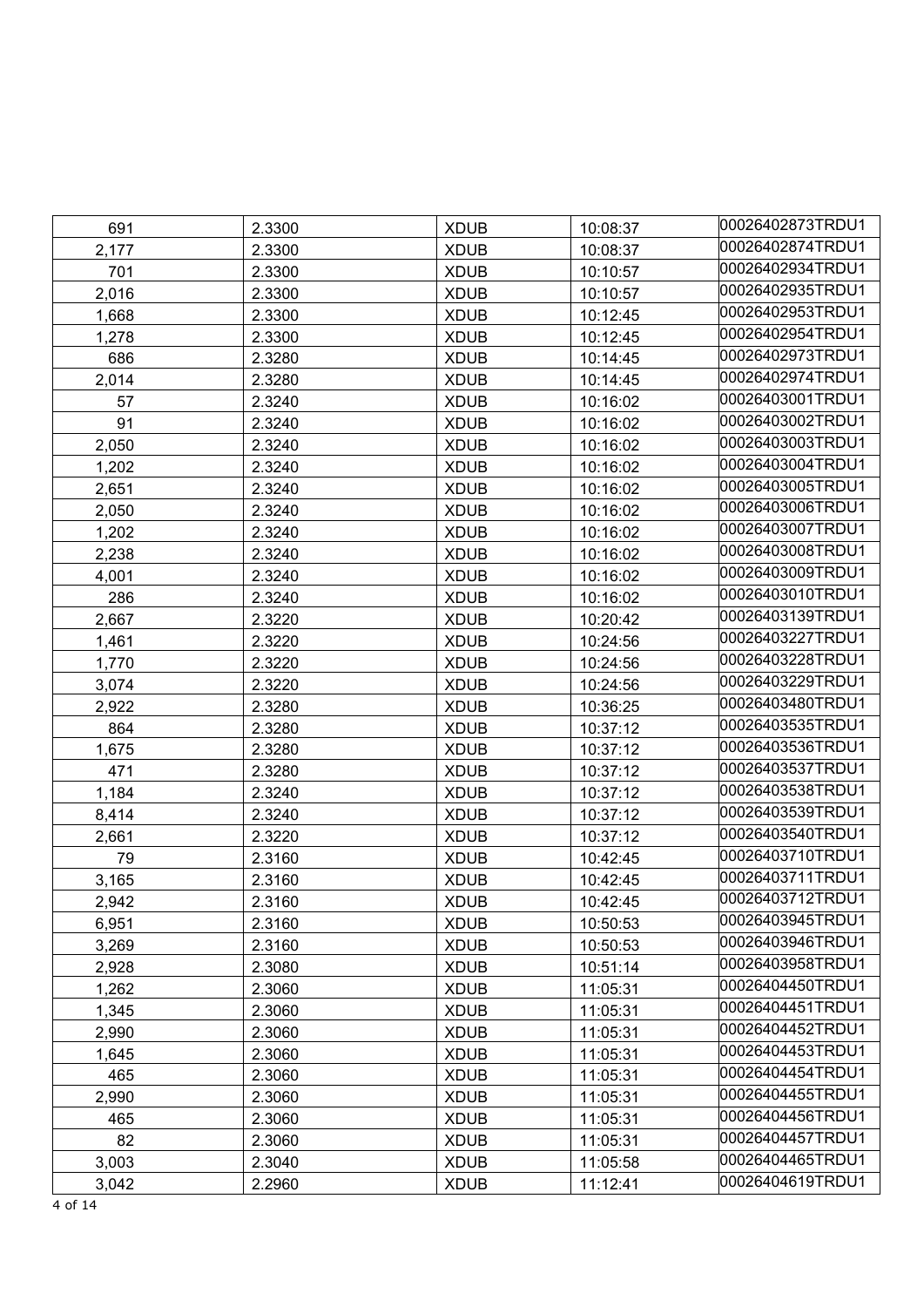| 2,848 | 2.2960 | <b>XDUB</b> | 11:12:41 | 00026404620TRDU1 |
|-------|--------|-------------|----------|------------------|
| 5,401 | 2.2960 | <b>XDUB</b> | 11:12:41 | 00026404621TRDU1 |
| 3,265 | 2.2920 | <b>XDUB</b> | 11:14:31 | 00026404658TRDU1 |
| 3,167 | 2.2900 | <b>XDUB</b> | 11:15:51 | 00026404697TRDU1 |
| 2,532 | 2.2940 | <b>XDUB</b> | 11:27:07 | 00026404835TRDU1 |
| 255   | 2.2940 | <b>XDUB</b> | 11:27:07 | 00026404836TRDU1 |
| 2,906 | 2.2940 | <b>XDUB</b> | 11:31:19 | 00026404902TRDU1 |
| 2,489 | 2.2940 | <b>XDUB</b> | 11:31:37 | 00026404918TRDU1 |
| 225   | 2.2940 | <b>XDUB</b> | 11:31:37 | 00026404919TRDU1 |
| 4,021 | 2.3080 | <b>XDUB</b> | 12:00:16 | 00026405423TRDU1 |
| 4,021 | 2.3080 | <b>XDUB</b> | 12:00:16 | 00026405424TRDU1 |
| 3,781 | 2.3080 | <b>XDUB</b> | 12:00:16 | 00026405425TRDU1 |
| 240   | 2.3080 | <b>XDUB</b> | 12:00:16 | 00026405426TRDU1 |
| 4,021 | 2.3080 | <b>XDUB</b> | 12:00:16 | 00026405427TRDU1 |
| 416   | 2.3100 | <b>XDUB</b> | 12:01:41 | 00026405441TRDU1 |
| 3,132 | 2.3100 | <b>XDUB</b> | 12:01:41 | 00026405442TRDU1 |
| 1,000 | 2.3100 | <b>XDUB</b> | 12:01:41 | 00026405443TRDU1 |
| 458   | 2.3100 | <b>XDUB</b> | 12:01:41 | 00026405444TRDU1 |
| 2,090 | 2.3100 | <b>XDUB</b> | 12:01:41 | 00026405445TRDU1 |
| 3,548 | 2.3100 | <b>XDUB</b> | 12:03:04 | 00026405476TRDU1 |
| 1,530 | 2.3100 | <b>XDUB</b> | 12:03:04 | 00026405477TRDU1 |
| 3,548 | 2.3100 | <b>XDUB</b> | 12:03:04 | 00026405478TRDU1 |
| 4,369 | 2.3100 | <b>XDUB</b> | 12:03:04 | 00026405479TRDU1 |
| 3,623 | 2.3100 | <b>XDUB</b> | 12:03:04 | 00026405480TRDU1 |
| 3,548 | 2.3100 | <b>XDUB</b> | 12:03:09 | 00026405481TRDU1 |
| 5,893 | 2.3100 | <b>XDUB</b> | 12:03:09 | 00026405482TRDU1 |
| 2,133 | 2.3100 | <b>XDUB</b> | 12:03:09 | 00026405483TRDU1 |
| 2,927 | 2.3040 | <b>XDUB</b> | 12:15:21 | 00026405745TRDU1 |
| 4,118 | 2.3080 | <b>XDUB</b> | 12:30:17 | 00026405905TRDU1 |
| 4     | 2.3080 | <b>XDUB</b> | 12:30:17 | 00026405906TRDU1 |
| 335   | 2.3080 | <b>XDUB</b> | 12:41:24 | 00026406070TRDU1 |
| 1,812 | 2.3080 | <b>XDUB</b> | 12:41:24 | 00026406071TRDU1 |
| 239   | 2.3080 | <b>XDUB</b> | 12:41:24 | 00026406072TRDU1 |
| 2,832 | 2.3080 | <b>XDUB</b> | 12:41:24 | 00026406073TRDU1 |
| 27    | 2.3080 | <b>XDUB</b> | 12:41:24 | 00026406074TRDU1 |
| 239   | 2.3080 | <b>XDUB</b> | 12:41:24 | 00026406075TRDU1 |
| 3,406 | 2.3080 | <b>XDUB</b> | 12:41:24 | 00026406076TRDU1 |
| 1,785 | 2.3080 | <b>XDUB</b> | 12:41:28 | 00026406077TRDU1 |
| 586   | 2.3080 | <b>XDUB</b> | 12:43:21 | 00026406100TRDU1 |
| 1,106 | 2.3080 | <b>XDUB</b> | 12:43:21 | 00026406101TRDU1 |
| 894   | 2.3080 | <b>XDUB</b> | 12:43:21 | 00026406102TRDU1 |
| 1,320 | 2.3080 | <b>XDUB</b> | 12:43:21 | 00026406103TRDU1 |
| 2,000 | 2.3080 | <b>XDUB</b> | 12:43:21 | 00026406104TRDU1 |
| 238   | 2.3080 | <b>XDUB</b> | 12:43:21 | 00026406105TRDU1 |
| 3,082 | 2.3080 | <b>XDUB</b> | 12:43:21 | 00026406106TRDU1 |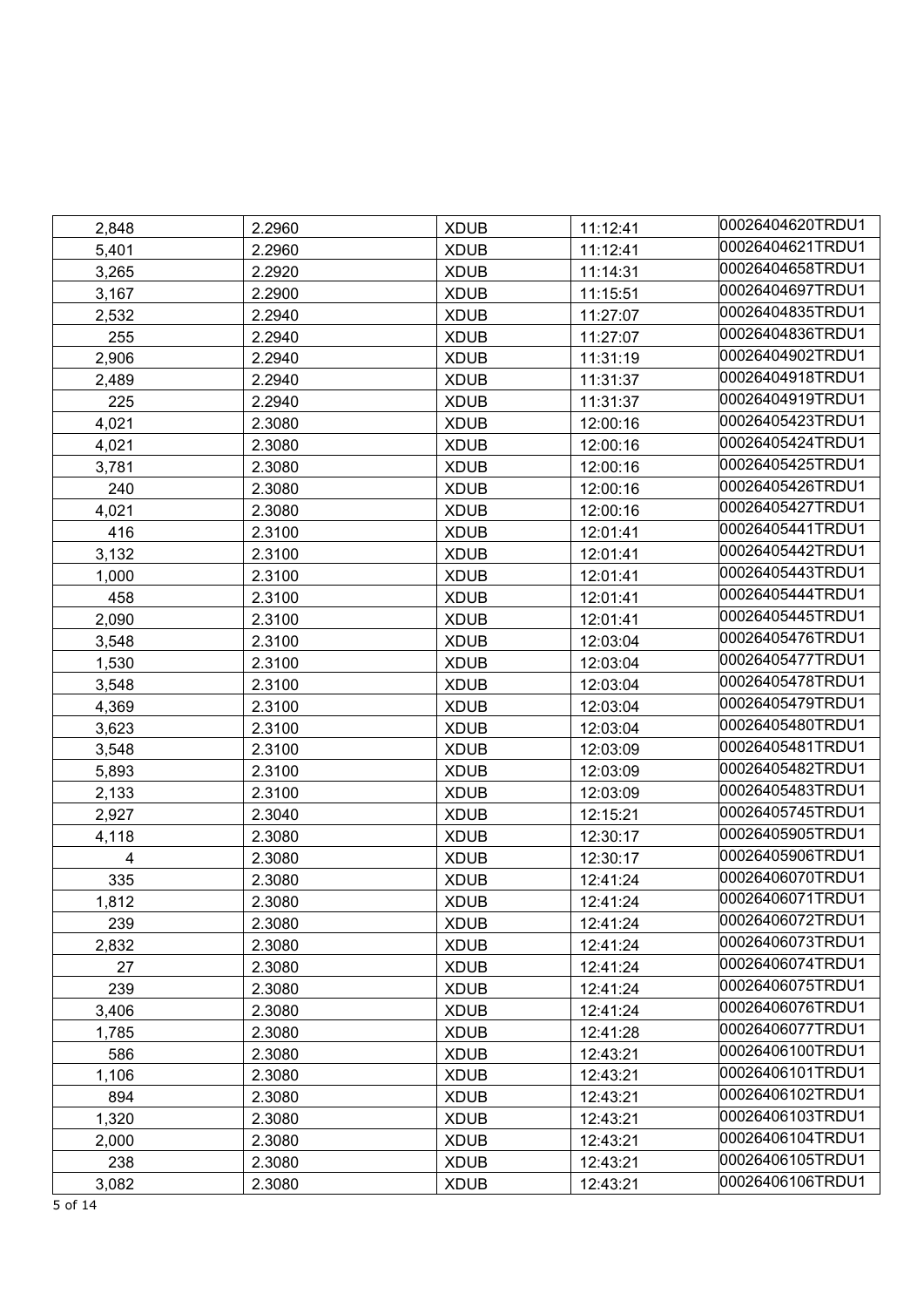| 238   | 2.3080 | <b>XDUB</b> | 12:43:21 | 00026406107TRDU1 |
|-------|--------|-------------|----------|------------------|
| 3,320 | 2.3080 | <b>XDUB</b> | 12:43:21 | 00026406108TRDU1 |
| 3,320 | 2.3080 | <b>XDUB</b> | 12:43:24 | 00026406117TRDU1 |
| 2,803 | 2.3080 | <b>XDUB</b> | 12:43:24 | 00026406118TRDU1 |
| 2,148 | 2.3040 | <b>XDUB</b> | 12:43:24 | 00026406119TRDU1 |
| 2,148 | 2.3040 | <b>XDUB</b> | 12:43:24 | 00026406120TRDU1 |
| 3,178 | 2.3060 | <b>XDUB</b> | 12:49:33 | 00026406196TRDU1 |
| 32    | 2.3120 | <b>XDUB</b> | 12:55:09 | 00026406258TRDU1 |
| 5,762 | 2.3120 | <b>XDUB</b> | 12:55:26 | 00026406271TRDU1 |
| 6,232 | 2.3120 | <b>XDUB</b> | 12:55:26 | 00026406272TRDU1 |
| 3,196 | 2.3040 | <b>XDUB</b> | 12:55:53 | 00026406283TRDU1 |
| 2,744 | 2.3100 | <b>XDUB</b> | 13:04:27 | 00026406391TRDU1 |
| 77    | 2.3100 | <b>XDUB</b> | 13:04:27 | 00026406392TRDU1 |
| 18    | 2.3100 | <b>XDUB</b> | 13:04:27 | 00026406393TRDU1 |
| 791   | 2.3100 | <b>XDUB</b> | 13:06:36 | 00026406416TRDU1 |
| 4     | 2.3100 | <b>XDUB</b> | 13:07:25 | 00026406430TRDU1 |
| 2,947 | 2.3100 | <b>XDUB</b> | 13:07:25 | 00026406431TRDU1 |
| 2,667 | 2.3100 | <b>XDUB</b> | 13:09:53 | 00026406452TRDU1 |
| 97    | 2.3100 | <b>XDUB</b> | 13:09:53 | 00026406453TRDU1 |
| 140   | 2.3100 | <b>XDUB</b> | 13:09:53 | 00026406454TRDU1 |
| 3,803 | 2.3120 | <b>XDUB</b> | 13:22:22 | 00026406610TRDU1 |
| 3,803 | 2.3120 | <b>XDUB</b> | 13:22:22 | 00026406611TRDU1 |
| 3,803 | 2.3120 | <b>XDUB</b> | 13:22:22 | 00026406612TRDU1 |
| 3,000 | 2.3120 | <b>XDUB</b> | 13:22:22 | 00026406613TRDU1 |
| 561   | 2.3120 | <b>XDUB</b> | 13:22:22 | 00026406614TRDU1 |
| 1,638 | 2.3100 | <b>XDUB</b> | 13:22:32 | 00026406616TRDU1 |
| 2,948 | 2.3100 | <b>XDUB</b> | 13:22:32 | 00026406617TRDU1 |
| 8,936 | 2.3100 | <b>XDUB</b> | 13:22:32 | 00026406618TRDU1 |
| 1,628 | 2.3080 | <b>XDUB</b> | 13:22:32 | 00026406619TRDU1 |
| 5,387 | 2.3040 | <b>XDUB</b> | 13:32:32 | 00026406730TRDU1 |
| 232   | 2.3040 | <b>XDUB</b> | 13:32:32 | 00026406731TRDU1 |
| 1,019 | 2.3040 | <b>XDUB</b> | 13:32:32 | 00026406732TRDU1 |
| 2,708 | 2.3040 | <b>XDUB</b> | 13:41:27 | 00026406804TRDU1 |
| 2,480 | 2.3040 | <b>XDUB</b> | 13:42:10 | 00026406809TRDU1 |
| 7,211 | 2.3020 | <b>XDUB</b> | 13:50:58 | 00026406955TRDU1 |
| 2,550 | 2.3020 | <b>XDUB</b> | 13:50:58 | 00026406956TRDU1 |
| 3,678 | 2.3020 | <b>XDUB</b> | 13:50:58 | 00026406957TRDU1 |
| 3,696 | 2.3020 | <b>XDUB</b> | 13:50:58 | 00026406958TRDU1 |
| 217   | 2.3020 | <b>XDUB</b> | 13:50:58 | 00026406959TRDU1 |
| 2,695 | 2.3020 | <b>XDUB</b> | 13:50:58 | 00026406960TRDU1 |
| 3,696 | 2.3020 | <b>XDUB</b> | 13:50:58 | 00026406961TRDU1 |
| 3,416 | 2.3020 | <b>XDUB</b> | 13:50:58 | 00026406962TRDU1 |
| 1     | 2.3000 | <b>XDUB</b> | 14:04:48 | 00026407130TRDU1 |
| 84    | 2.3000 | <b>XDUB</b> | 14:04:48 | 00026407131TRDU1 |
| 3,462 | 2.3000 | <b>XDUB</b> | 14:07:15 | 00026407187TRDU1 |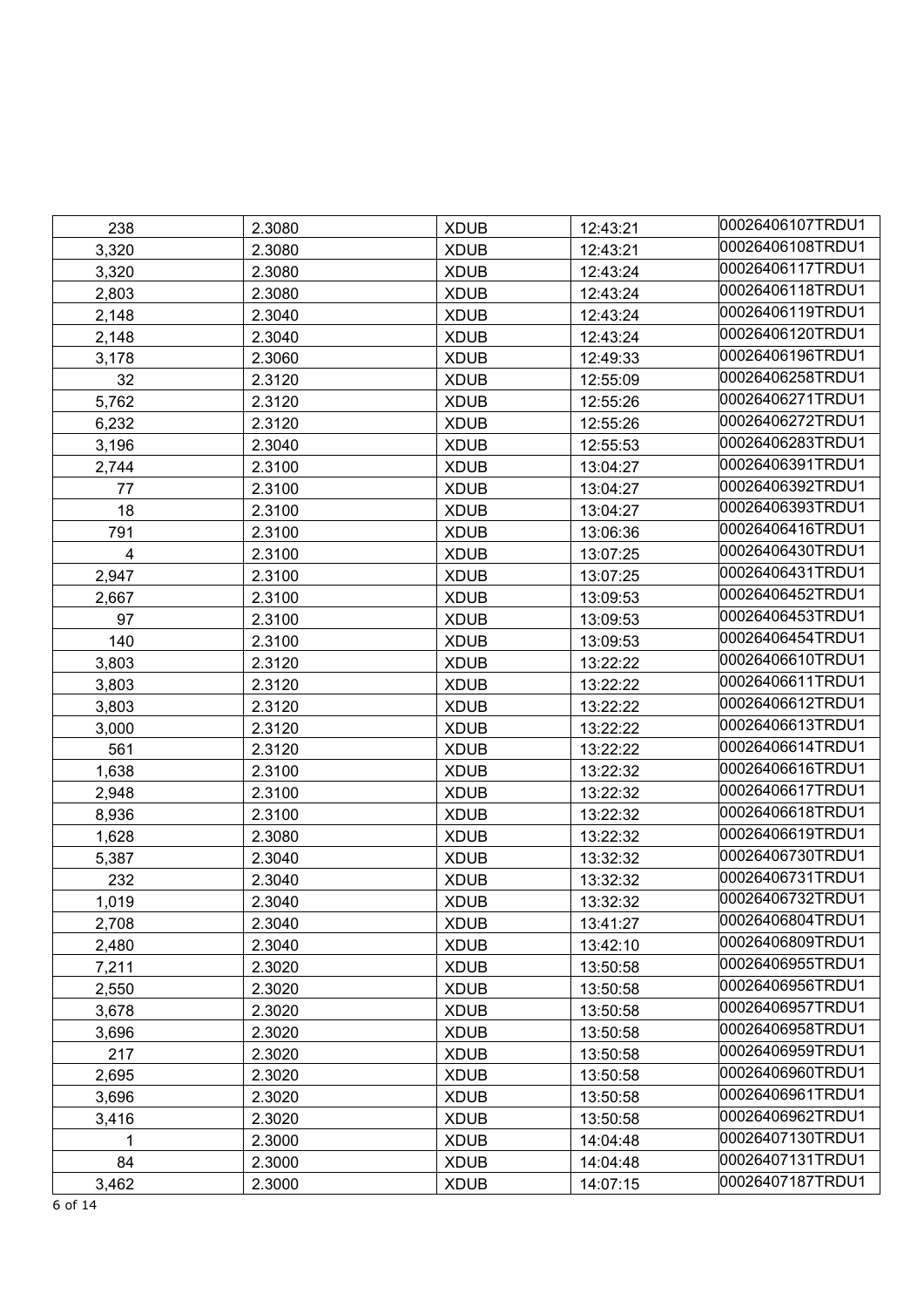| 7,196        | 2.3000           | <b>XDUB</b>                | 14:07:15             | 00026407188TRDU1 |
|--------------|------------------|----------------------------|----------------------|------------------|
| 1,057        | 2.3000           | <b>XDUB</b>                | 14:07:15             | 00026407189TRDU1 |
| 1,667        | 2.3000           | <b>XDUB</b>                | 14:07:15             | 00026407190TRDU1 |
| 1,667        | 2.3000           | <b>XDUB</b>                | 14:07:15             | 00026407191TRDU1 |
| 3,546        | 2.3000           | <b>XDUB</b>                | 14:07:15             | 00026407192TRDU1 |
| 1,660        | 2.3000           | <b>XDUB</b>                | 14:07:15             | 00026407193TRDU1 |
| 1,422        | 2.3000           | <b>XDUB</b>                | 14:07:15             | 00026407194TRDU1 |
| 7            | 2.3000           | <b>XDUB</b>                | 14:07:15             | 00026407195TRDU1 |
| 5,835        | 2.3000           | <b>XDUB</b>                | 14:07:15             | 00026407196TRDU1 |
| 1,603        | 2.3060           | <b>XDUB</b>                | 14:18:08             | 00026407297TRDU1 |
| 85           | 2.3060           | <b>XDUB</b>                | 14:18:08             | 00026407298TRDU1 |
| 987          | 2.3060           | <b>XDUB</b>                | 14:18:08             | 00026407299TRDU1 |
| 944          | 2.3040           | <b>XDUB</b>                | 14:18:23             | 00026407303TRDU1 |
| 942          | 2.3040           | <b>XDUB</b>                | 14:18:23             | 00026407304TRDU1 |
| 2,056        | 2.3040           | <b>XDUB</b>                | 14:18:23             | 00026407305TRDU1 |
| 882          | 2.3040           | <b>XDUB</b>                | 14:18:23             | 00026407306TRDU1 |
| 2,998        | 2.3040           | <b>XDUB</b>                | 14:18:23             | 00026407307TRDU1 |
| 1,824        | 2.3040           | <b>XDUB</b>                | 14:18:24             | 00026407308TRDU1 |
| 1,611        | 2.3060           | <b>XDUB</b>                | 14:28:00             | 00026407416TRDU1 |
| 3,535        | 2.3060           | <b>XDUB</b>                | 14:28:00             | 00026407417TRDU1 |
| 250          | 2.3060           | <b>XDUB</b>                | 14:28:00             | 00026407418TRDU1 |
| 1,879        | 2.3060           | <b>XDUB</b>                | 14:32:12             | 00026407494TRDU1 |
| 1,808        | 2.3060           | <b>XDUB</b>                | 14:32:12             | 00026407495TRDU1 |
| 2,853        | 2.3060           | <b>XDUB</b>                | 14:32:12             | 00026407496TRDU1 |
| 1,808        | 2.3060           | <b>XDUB</b>                | 14:32:12             | 00026407497TRDU1 |
| 1,879        | 2.3060           | <b>XDUB</b>                | 14:32:12             | 00026407498TRDU1 |
| 3,055        | 2.3060           | <b>XDUB</b>                | 14:32:12             | 00026407499TRDU1 |
| 3,758        | 2.3060           | <b>XDUB</b>                | 14:32:12             | 00026407500TRDU1 |
| 1,808        | 2.3060           | <b>XDUB</b>                | 14:32:12             | 00026407501TRDU1 |
| 1,879        | 2.3060           | <b>XDUB</b>                | 14:32:12             | 00026407502TRDU1 |
| 161          | 2.3060           | <b>XDUB</b>                | 14:32:12             | 00026407503TRDU1 |
| 1,579        | 2.3060           | <b>XDUB</b>                | 14:32:12             | 00026407504TRDU1 |
| 133          | 2.3040           | <b>XDUB</b>                | 14:32:12             | 00026407505TRDU1 |
| 1,863        | 2.3040           | <b>XDUB</b>                | 14:35:58             | 00026407549TRDU1 |
| 1,863        |                  | <b>XDUB</b>                | 14:35:58             | 00026407550TRDU1 |
| 942          | 2.3040<br>2.3040 | <b>XDUB</b>                | 14:35:58             | 00026407551TRDU1 |
| 1,863        | 2.3040           | <b>XDUB</b>                | 14:35:58             | 00026407552TRDU1 |
| 2,982        | 2.3040           |                            |                      | 00026407553TRDU1 |
|              | 2.3040           | <b>XDUB</b><br><b>XDUB</b> | 14:35:58<br>14:35:58 | 00026407554TRDU1 |
| 1,863<br>93  | 2.3040           |                            |                      | 00026407555TRDU1 |
|              |                  | <b>XDUB</b>                | 14:35:58             | 00026407556TRDU1 |
| 799          | 2.3020<br>2.3020 | <b>XDUB</b>                | 14:35:58             | 00026407557TRDU1 |
| 1,006<br>123 |                  | <b>XDUB</b>                | 14:35:58             | 00026407648TRDU1 |
|              | 2.3060           | <b>XDUB</b>                | 14:43:17             | 00026407649TRDU1 |
| 707          | 2.3060           | <b>XDUB</b>                | 14:43:17             | 00026407654TRDU1 |
| 788          | 2.3060           | <b>XDUB</b>                | 14:43:33             |                  |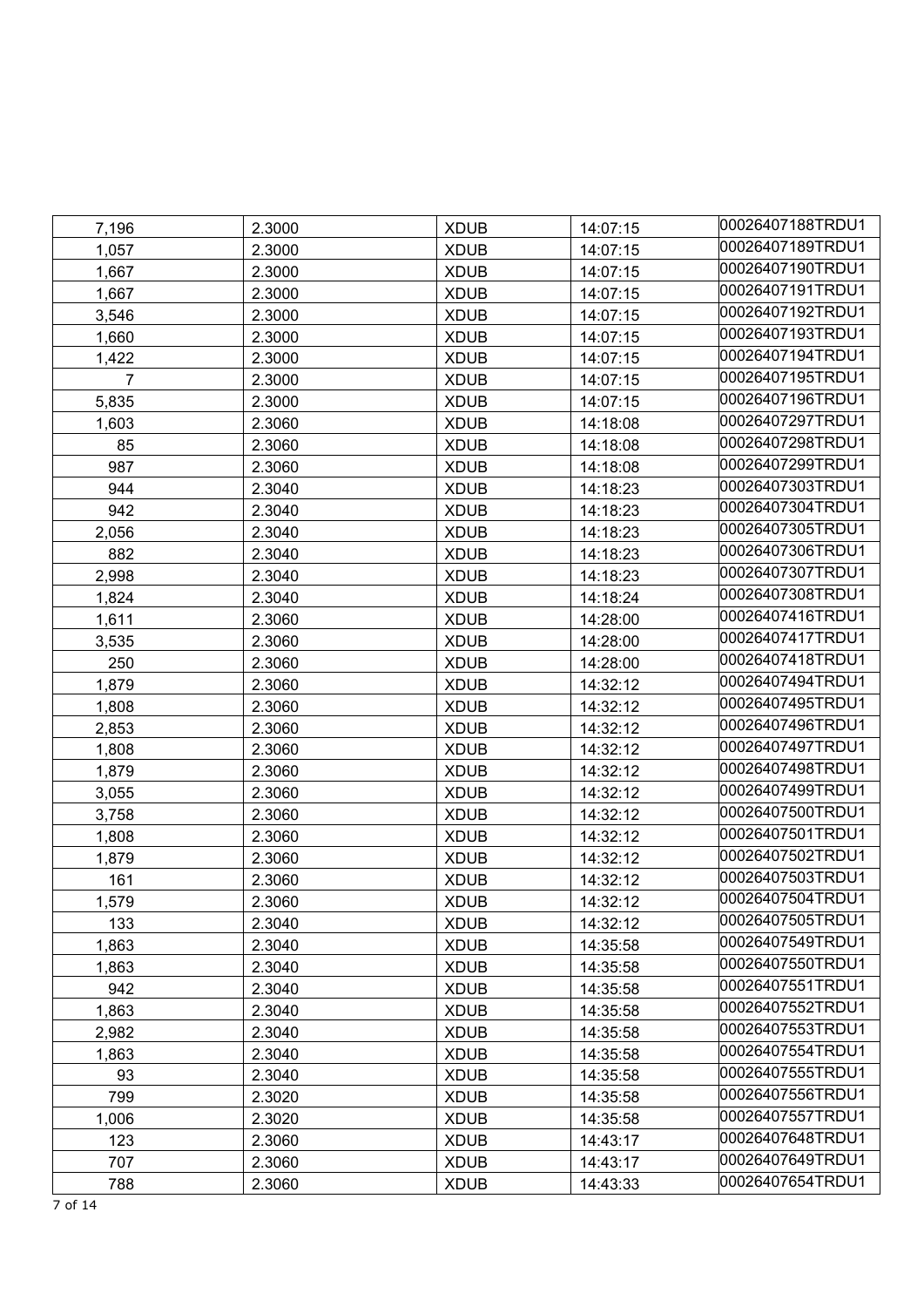| 1,112  | 2.3060 | <b>XDUB</b> | 14:43:33 | 00026407655TRDU1 |
|--------|--------|-------------|----------|------------------|
| 788    | 2.3060 | <b>XDUB</b> | 14:43:33 | 00026407656TRDU1 |
| 2,805  | 2.3060 | <b>XDUB</b> | 14:44:31 | 00026407673TRDU1 |
| 37     | 2.3060 | <b>XDUB</b> | 14:45:33 | 00026407688TRDU1 |
| 1,742  | 2.3060 | <b>XDUB</b> | 14:47:19 | 00026407708TRDU1 |
| 1,758  | 2.3060 | <b>XDUB</b> | 14:47:19 | 00026407709TRDU1 |
| 3,152  | 2.3060 | <b>XDUB</b> | 14:47:19 | 00026407710TRDU1 |
| 1,013  | 2.3060 | <b>XDUB</b> | 14:47:19 | 00026407711TRDU1 |
| 1,758  | 2.3060 | <b>XDUB</b> | 14:47:19 | 00026407712TRDU1 |
| 1,758  | 2.3060 | <b>XDUB</b> | 14:47:19 | 00026407713TRDU1 |
| 1,742  | 2.3060 | <b>XDUB</b> | 14:47:19 | 00026407714TRDU1 |
| 1,103  | 2.3060 | <b>XDUB</b> | 14:47:19 | 00026407715TRDU1 |
| 1,758  | 2.3060 | <b>XDUB</b> | 14:47:19 | 00026407716TRDU1 |
| 1,758  | 2.3060 | <b>XDUB</b> | 14:47:19 | 00026407717TRDU1 |
| 1,013  | 2.3060 | <b>XDUB</b> | 14:47:19 | 00026407718TRDU1 |
| 1,758  | 2.3060 | <b>XDUB</b> | 14:47:19 | 00026407719TRDU1 |
| 2,415  | 2.3020 | <b>XDUB</b> | 14:47:31 | 00026407728TRDU1 |
| 286    | 2.3020 | <b>XDUB</b> | 14:47:31 | 00026407729TRDU1 |
| 2,415  | 2.3020 | <b>XDUB</b> | 14:47:31 | 00026407730TRDU1 |
| 2,415  | 2.3020 | <b>XDUB</b> | 14:47:31 | 00026407731TRDU1 |
| 1,732  | 2.2980 | <b>XDUB</b> | 14:55:56 | 00026408276TRDU1 |
| 548    | 2.2980 | <b>XDUB</b> | 14:55:56 | 00026408277TRDU1 |
| 793    | 2.2980 | <b>XDUB</b> | 14:55:56 | 00026408278TRDU1 |
| 1,268  | 2.2980 | <b>XDUB</b> | 14:57:09 | 00026408316TRDU1 |
| 1,446  | 2.2980 | <b>XDUB</b> | 14:57:09 | 00026408317TRDU1 |
| 2,968  | 2.2980 | <b>XDUB</b> | 14:58:11 | 00026408331TRDU1 |
| 2,074  | 2.2980 | <b>XDUB</b> | 14:59:24 | 00026408340TRDU1 |
| 1,018  | 2.2980 | <b>XDUB</b> | 15:00:09 | 00026408350TRDU1 |
| 3,104  | 2.2980 | <b>XDUB</b> | 15:00:27 | 00026408357TRDU1 |
| 1,260  | 2.2980 | <b>XDUB</b> | 15:01:39 | 00026408384TRDU1 |
| 1,986  | 2.2980 | <b>XDUB</b> | 15:01:39 | 00026408385TRDU1 |
| 2,660  | 2.2980 | <b>XDUB</b> | 15:02:54 | 00026408433TRDU1 |
| 110    | 2.2980 | <b>XDUB</b> | 15:03:52 | 00026408447TRDU1 |
| 76     | 2.2980 | <b>XDUB</b> | 15:03:52 | 00026408448TRDU1 |
| 2,779  | 2.2980 | <b>XDUB</b> | 15:03:53 | 00026408449TRDU1 |
| 54     | 2.2980 | <b>XDUB</b> | 15:04:52 | 00026408478TRDU1 |
| 398    | 2.3000 | <b>XDUB</b> | 15:05:05 | 00026408482TRDU1 |
| 45     | 2.3000 | <b>XDUB</b> | 15:05:06 | 00026408483TRDU1 |
|        | 2.3000 | <b>XDUB</b> | 15:05:06 | 00026408484TRDU1 |
| 3,054  | 2.3000 | <b>XDUB</b> | 15:05:30 | 00026408515TRDU1 |
| 3,209  | 2.2980 | <b>XDUB</b> | 15:05:32 | 00026408516TRDU1 |
| 2,958  | 2.2980 | <b>XDUB</b> | 15:05:32 | 00026408517TRDU1 |
| 14,745 | 2.2980 | <b>XDUB</b> | 15:05:32 | 00026408518TRDU1 |
| 1,039  | 2.2960 | <b>XDUB</b> | 15:05:32 | 00026408519TRDU1 |
| 3,790  | 2.2960 | <b>XDUB</b> | 15:05:32 | 00026408520TRDU1 |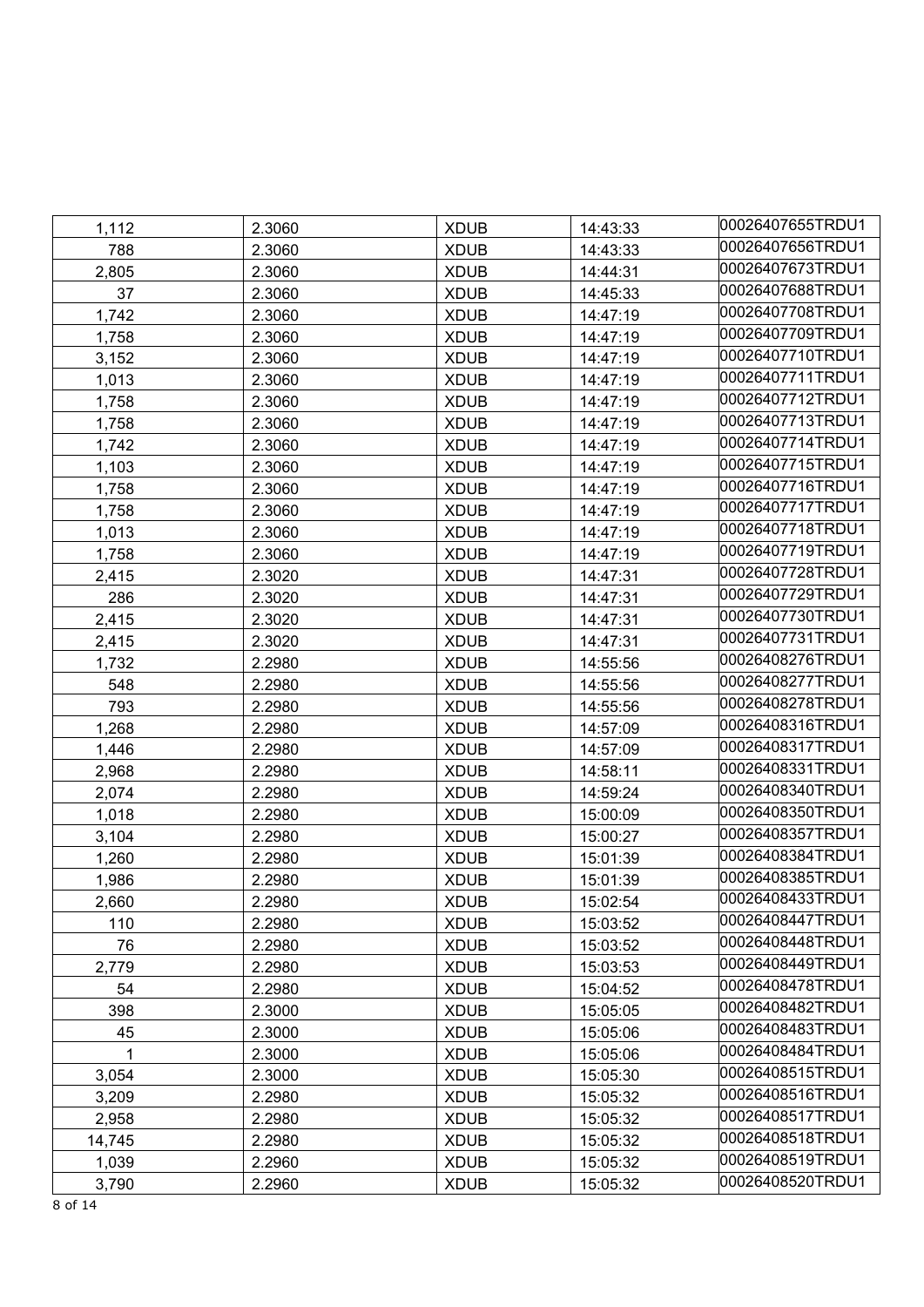| 2,917 | 2.2960 | <b>XDUB</b> | 15:05:32 | 00026408521TRDU1 |
|-------|--------|-------------|----------|------------------|
| 17    | 2.2880 | <b>XDUB</b> | 15:08:37 | 00026408629TRDU1 |
| 5,485 | 2.2900 | <b>XDUB</b> | 15:19:10 | 00026408847TRDU1 |
| 3,229 | 2.2900 | <b>XDUB</b> | 15:19:27 | 00026408863TRDU1 |
| 50    | 2.2900 | <b>XDUB</b> | 15:20:41 | 00026408882TRDU1 |
| 3,000 | 2.2900 | <b>XDUB</b> | 15:20:49 | 00026408886TRDU1 |
| 1,154 | 2.2900 | <b>XDUB</b> | 15:21:52 | 00026408909TRDU1 |
| 824   | 2.2900 | <b>XDUB</b> | 15:22:16 | 00026408916TRDU1 |
| 1,968 | 2.2900 | <b>XDUB</b> | 15:22:16 | 00026408917TRDU1 |
| 829   | 2.2900 | <b>XDUB</b> | 15:23:19 | 00026408934TRDU1 |
| 72    | 2.2900 | <b>XDUB</b> | 15:23:35 | 00026408935TRDU1 |
| 823   | 2.2900 | <b>XDUB</b> | 15:23:35 | 00026408936TRDU1 |
| 1,700 | 2.2900 | <b>XDUB</b> | 15:23:35 | 00026408937TRDU1 |
| 2,842 | 2.2900 | <b>XDUB</b> | 15:24:37 | 00026408964TRDU1 |
| 1,853 | 2.2860 | <b>XDUB</b> | 15:24:37 | 00026408965TRDU1 |
| 2,844 | 2.2860 | <b>XDUB</b> | 15:26:31 | 00026409018TRDU1 |
| 3,106 | 2.2860 | <b>XDUB</b> | 15:27:38 | 00026409041TRDU1 |
| 45    | 2.2860 | <b>XDUB</b> | 15:28:53 | 00026409065TRDU1 |
| 5,354 | 2.2880 | <b>XDUB</b> | 15:30:12 | 00026409087TRDU1 |
| 3,198 | 2.2860 | <b>XDUB</b> | 15:30:20 | 00026409090TRDU1 |
| 2,837 | 2.2860 | <b>XDUB</b> | 15:32:12 | 00026409110TRDU1 |
| 3,185 | 2.2860 | <b>XDUB</b> | 15:33:03 | 00026409123TRDU1 |
| 644   | 2.2860 | <b>XDUB</b> | 15:37:52 | 00026409220TRDU1 |
| 595   | 2.2860 | <b>XDUB</b> | 15:37:52 | 00026409221TRDU1 |
| 941   | 2.2860 | <b>XDUB</b> | 15:39:08 | 00026409256TRDU1 |
| 3,294 | 2.2860 | <b>XDUB</b> | 15:39:08 | 00026409257TRDU1 |
| 2,358 | 2.2860 | <b>XDUB</b> | 15:39:08 | 00026409258TRDU1 |
| 1,986 | 2.2860 | <b>XDUB</b> | 15:39:08 | 00026409259TRDU1 |
| 3,299 | 2.2860 | <b>XDUB</b> | 15:39:08 | 00026409260TRDU1 |
| 2,907 | 2.2860 | <b>XDUB</b> | 15:39:08 | 00026409261TRDU1 |
| 3,299 | 2.2860 | <b>XDUB</b> | 15:39:08 | 00026409262TRDU1 |
| 387   | 2.2860 | <b>XDUB</b> | 15:39:08 | 00026409263TRDU1 |
| 3,294 | 2.2860 | <b>XDUB</b> | 15:39:17 | 00026409268TRDU1 |
| 31    | 2.2880 | <b>XDUB</b> | 15:43:21 | 00026409349TRDU1 |
| 1,878 | 2.2900 | <b>XDUB</b> | 15:47:12 | 00026409412TRDU1 |
| 3,508 | 2.2900 | <b>XDUB</b> | 15:47:12 | 00026409413TRDU1 |
| 2,059 | 2.2900 | <b>XDUB</b> | 15:47:12 | 00026409414TRDU1 |
| 1,878 | 2.2900 | <b>XDUB</b> | 15:47:12 | 00026409415TRDU1 |
| 2,059 | 2.2900 | <b>XDUB</b> | 15:47:12 | 00026409416TRDU1 |
| 3,508 | 2.2900 | <b>XDUB</b> | 15:47:12 | 00026409417TRDU1 |
| 61    | 2.2900 | <b>XDUB</b> | 15:47:12 | 00026409418TRDU1 |
| 1,160 | 2.2900 | <b>XDUB</b> | 15:47:12 | 00026409419TRDU1 |
| 3,447 | 2.2900 | <b>XDUB</b> | 15:47:12 | 00026409420TRDU1 |
| 2,059 | 2.2900 | <b>XDUB</b> | 15:47:12 | 00026409421TRDU1 |
| 718   | 2.2900 | <b>XDUB</b> | 15:47:12 | 00026409422TRDU1 |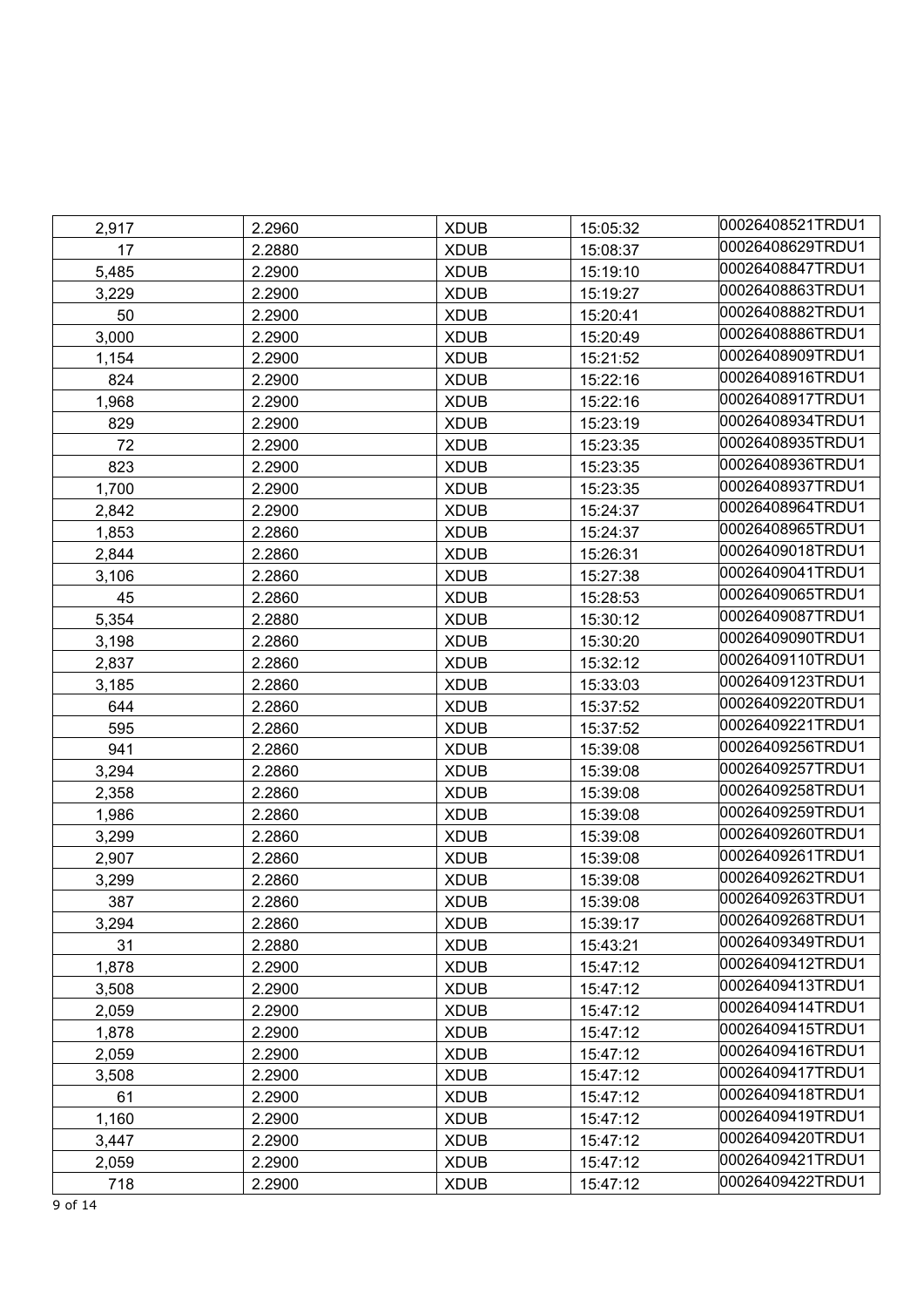| 736   | 2.2900 | <b>XDUB</b> | 15:47:12 | 00026409423TRDU1 |
|-------|--------|-------------|----------|------------------|
| 1,878 | 2.2900 | <b>XDUB</b> | 15:47:12 | 00026409424TRDU1 |
| 1,254 | 2.2900 | <b>XDUB</b> | 15:47:12 | 00026409425TRDU1 |
| 805   | 2.2900 | <b>XDUB</b> | 15:47:12 | 00026409426TRDU1 |
| 1,878 | 2.2900 | <b>XDUB</b> | 15:47:12 | 00026409427TRDU1 |
| 805   | 2.2900 | <b>XDUB</b> | 15:47:12 | 00026409428TRDU1 |
| 1,254 | 2.2900 | <b>XDUB</b> | 15:47:12 | 00026409429TRDU1 |
| 1,878 | 2.2900 | <b>XDUB</b> | 15:47:12 | 00026409430TRDU1 |
| 1,878 | 2.2900 | <b>XDUB</b> | 15:47:13 | 00026409431TRDU1 |
| 407   | 2.2900 | <b>XDUB</b> | 15:47:13 | 00026409432TRDU1 |
| 4,530 | 2.2800 | <b>XDUB</b> | 15:52:27 | 00026409534TRDU1 |
| 1,729 | 2.2800 | <b>XDUB</b> | 15:52:27 | 00026409535TRDU1 |
| 4,235 | 2.2800 | <b>XDUB</b> | 15:52:27 | 00026409536TRDU1 |
| 1,724 | 2.2780 | <b>XDUB</b> | 15:59:20 | 00026409638TRDU1 |
| 1,590 | 2.2780 | <b>XDUB</b> | 15:59:20 | 00026409639TRDU1 |
| 7,247 | 2.2780 | <b>XDUB</b> | 15:59:20 | 00026409640TRDU1 |
| 297   | 2.2780 | <b>XDUB</b> | 15:59:20 | 00026409641TRDU1 |
| 1,113 | 2.2780 | <b>XDUB</b> | 15:59:20 | 00026409642TRDU1 |
| 1,887 | 2.2780 | <b>XDUB</b> | 15:59:20 | 00026409643TRDU1 |
| 1,865 | 2.2780 | <b>XDUB</b> | 15:59:20 | 00026409644TRDU1 |
| 1,724 | 2.2780 | <b>XDUB</b> | 15:59:20 | 00026409645TRDU1 |
| 1,724 | 2.2780 | <b>XDUB</b> | 15:59:20 | 00026409646TRDU1 |
| 1,239 | 2.2780 | <b>XDUB</b> | 15:59:21 | 00026409647TRDU1 |
| 56    | 2.2820 | <b>XDUB</b> | 16:07:04 | 00026409803TRDU1 |
| 664   | 2.2820 | <b>XDUB</b> | 16:07:04 | 00026409804TRDU1 |
| 1,974 | 2.2820 | <b>XDUB</b> | 16:07:04 | 00026409805TRDU1 |
| 2,675 | 2.2820 | <b>XDUB</b> | 16:07:50 | 00026409820TRDU1 |
| 213   | 2.2820 | <b>XDUB</b> | 16:07:50 | 00026409821TRDU1 |
| 2,446 | 2.2800 | <b>XDUB</b> | 16:08:51 | 00026409839TRDU1 |
| 296   | 2.2800 | <b>XDUB</b> | 16:08:51 | 00026409840TRDU1 |
| 3,202 | 2.2800 | <b>XDUB</b> | 16:09:38 | 00026409862TRDU1 |
|       | 2.2780 | <b>XDUB</b> | 16:10:50 | 00026409875TRDU1 |
| 2,714 | 2.2780 | <b>XDUB</b> | 16:10:51 | 00026409876TRDU1 |
| 622   | 2.2780 | <b>XDUB</b> | 16:11:34 | 00026409897TRDU1 |
| 1,600 | 2.2780 | <b>XDUB</b> | 16:11:49 | 00026409921TRDU1 |
| 1,163 | 2.2780 | <b>XDUB</b> | 16:11:49 | 00026409922TRDU1 |
| 2,709 | 2.2780 | <b>XDUB</b> | 16:12:41 | 00026409927TRDU1 |
| 441   | 2.2780 | <b>XDUB</b> | 16:13:43 | 00026409940TRDU1 |
| 97    | 2.2780 | <b>XDUB</b> | 16:13:44 | 00026409941TRDU1 |
| 38    | 2.2820 | <b>XDUB</b> | 16:15:27 | 00026409973TRDU1 |
| 3,652 | 2.2860 | <b>XDUB</b> | 16:16:20 | 00026409996TRDU1 |
| 1,113 | 2.2860 | <b>XDUB</b> | 16:17:04 | 00026410004TRDU1 |
| 4,338 | 2.2860 | <b>XDUB</b> | 16:17:04 | 00026410005TRDU1 |
| 2,539 | 2.2860 | <b>XDUB</b> | 16:17:04 | 00026410006TRDU1 |
| 2,369 | 2.2860 | <b>XDUB</b> | 16:17:04 | 00026410007TRDU1 |